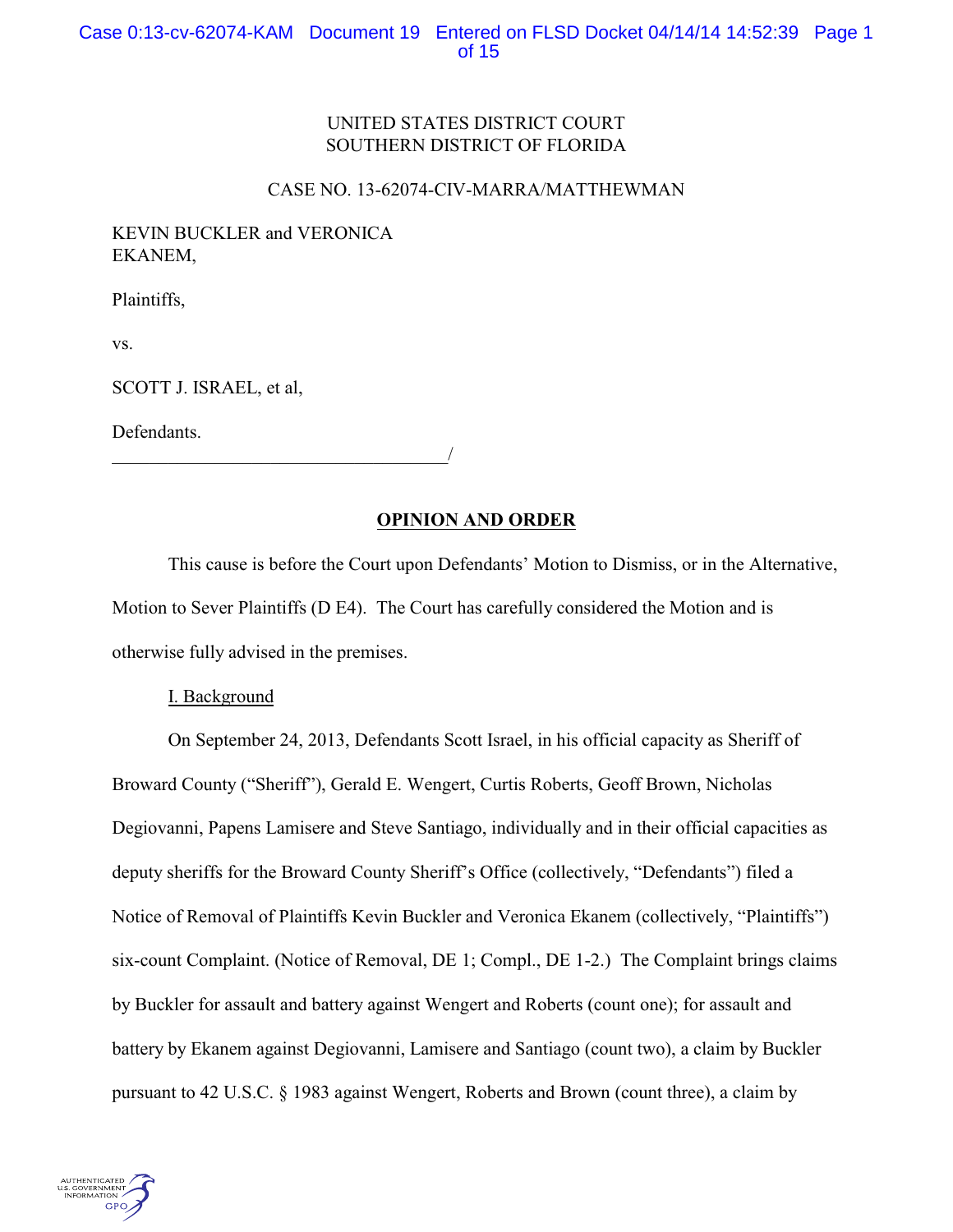# Case 0:13-cv-62074-KAM Document 19 Entered on FLSD Docket 04/14/14 14:52:39 Page 2 of 15

Ekanem pursuant to 42 U.S.C. § 1983 against Degiovanni, Lamisere and Santiago (count four), a state tort claim by Buckler and Ekanem against the Sheriff (count five) and a claim by Buckler and Ekanem pursuant to 42 U.S.C. § 1983 against the Sheriff (count six).

According to the allegations of the Complaint, on or about March 26, 2010, Buckler was driving and stopped to purchase cigarettes at a gas station in Cooper City, Florida. (Compl. ¶ 15.) Wengert and Brown were present at the gas station. (Compl. ¶ 16.) Wengert followed Buckler into the store and asked him several times, "Are you eye-fucking me?" Buckler responded, "No sir. I am getting a pack of cigarettes." (Compl. ¶ 18.) Buckler got in his car and drove away, but Wengert pulled him over less than a mile away from the gas station. (Compl.  $\P$   $\P$  20-21.) Wengert ordered Buckler out of the car, but Wengert then blocked the door with his body. (Compl. ¶ ¶ 23-24.) Wengert proceeded to smash Buckler's face into the door frame of the car, jump on top of him and punch him in the face. (Compl.  $\P$   $\P$  25-26.)

Brown falsely claimed that Buckler was playing very loud music when he pulled up to the gas station and that he had a "strange look." (Compl. ¶ 30.) Wengert and Brown claimed it had been Wengert's intention upon leaving the gas station to stop Buckler's car immediately for playing excessively loud music. (Compl. ¶ 31.) Roberts arrived on the scene while Wengert was beating up Buckler. (Compl. ¶ 34.) Roberts falsely claimed that Buckler was resisting arrest and that he had to assist Wengert in handcuffing Buckler by repeatedly punching and kneeing Buckler in his torso area. (Compl. ¶ 35.) Buckler sustained permanent physical injuries, as well as emotional and psychological injuries. (Compl. ¶ 44.)

 Wengert, Roberts and Brown filed false police reports. (Compl. ¶ 45.) Wengert caused a prosecution to be instituted against Buckler on several criminal charges. (Compl. ¶ 46.)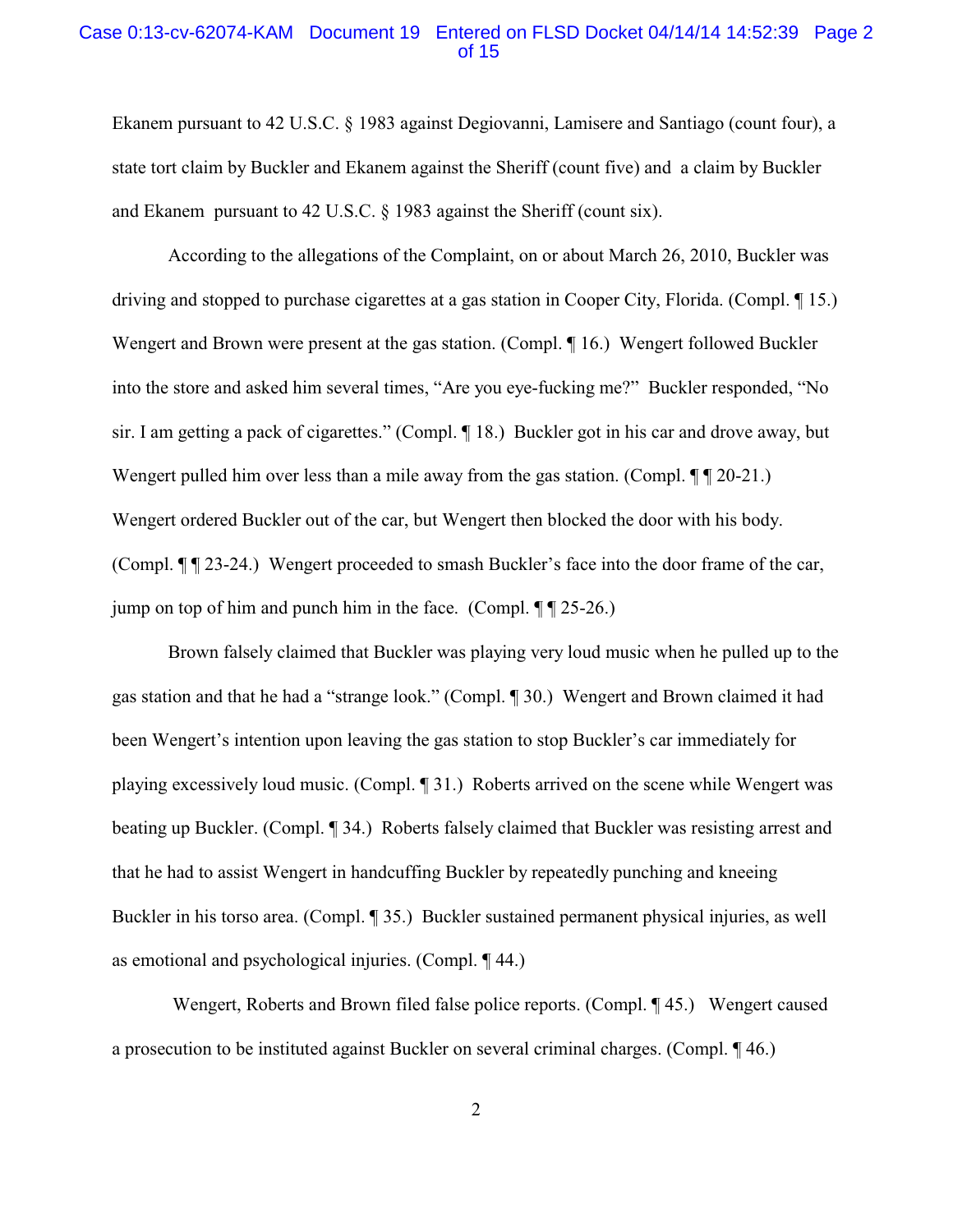# Case 0:13-cv-62074-KAM Document 19 Entered on FLSD Docket 04/14/14 14:52:39 Page 3 of 15

Wengert and Roberts made false reports and false claims that Buckler had violently resisted arrest and committed a battery on a police officer, despite the fact they suffered no injuries. (Compl. ¶ ¶ 47-48.) Buckler was charged by information with battery on a law enforcement officer and resisting an officer with violence. (Compl. ¶ 49.) Buckler went to trial and, on August 25, 2011, was acquitted of all charges. (Compl. ¶ 55.)

On or about April 10, 2011, Ekanem was falsely arrested and beaten by Degiovanni, Santiago and Lamisere. (Compl. ¶ 60.) At approximately 11:30 p.m., on April 10, 2011, deputies were called to the residence of Paul Hendrix at 2950 NW 35 th Avenue, Lauderdale Lakes, Florida concerning a dispute at a party that was being held at the residence. (Compl. ¶ 61.) Ekanem, a guest at the party, had been playing dominoes with small children in the back of the residence. Upon hearing loud noises at the front of the residence, she walked over to see what was happening. (Compl.  $\P$  62.) When Ekanem came out of the house, she observed her friend Dervent Barrett in handcuffs. When Ekanem asked the deputies what was happening, she was told to ask Defendant Santiago. (Compl. ¶ 63.) As Ekanem was speaking with Santiago, she was approached by three persons from the party. Santiago told Ekanem to walk away from them, which she did, going over to where the children were standing in the driveway. (Compl.  $\sqrt{[64]}$  64.) Suddenly, Santiago and/or Degiovanni and/or Lamisere grabbed her, handcuffed her and told her she was being arrested for disorderly conduct. (Compl. ¶ 66.)

Ekanem responded that she had done nothing wrong and had only been playing with the small children at the party. In response, Santiago, and/or Degiovanni and/or Lamisere, without provocation or justification, slammed her face onto the concrete pavement. (Compl. ¶ 67.) When Ekanem cried out that they were hurting her, Lamisere and/or Santiago, and/or Degiovanni put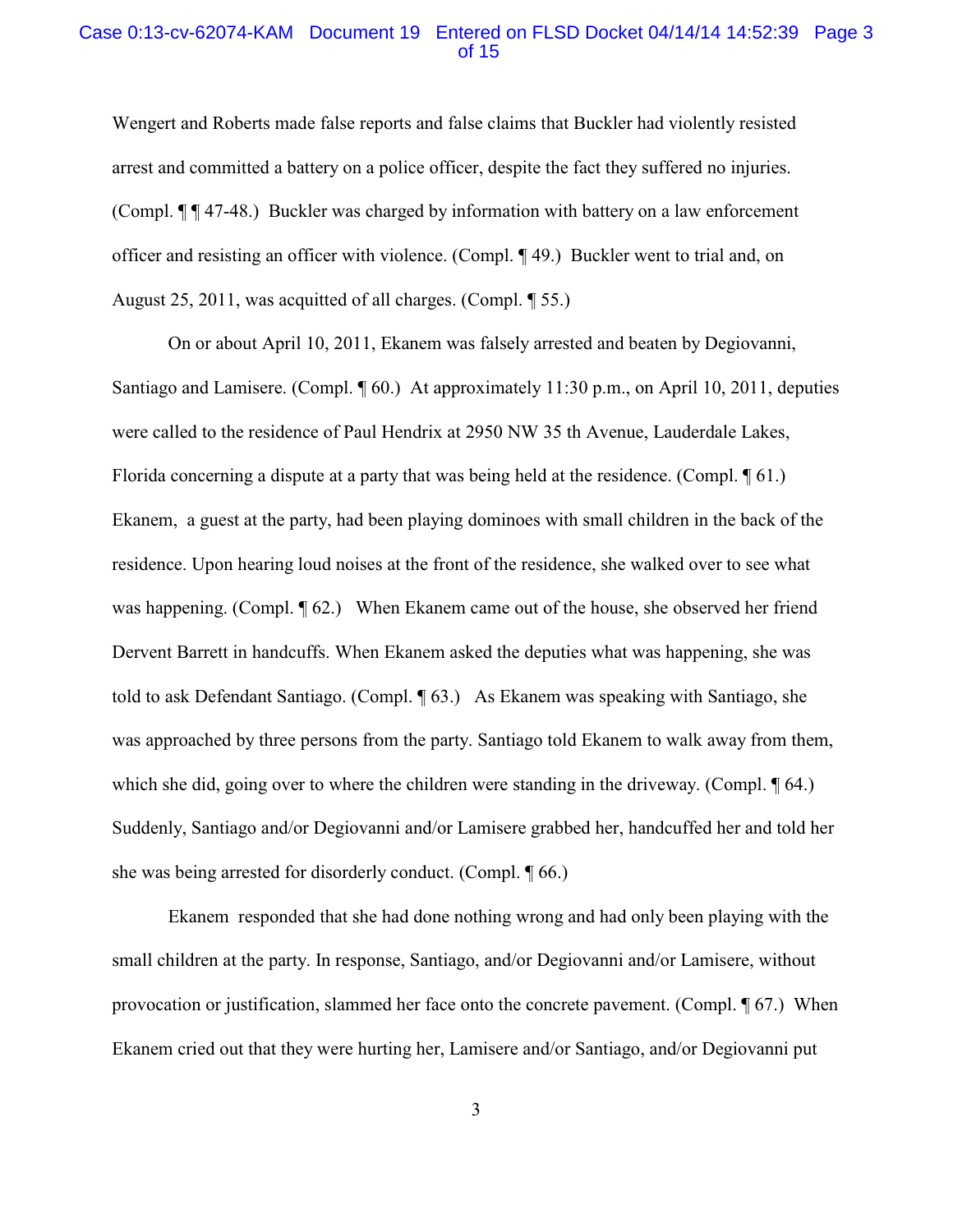# Case 0:13-cv-62074-KAM Document 19 Entered on FLSD Docket 04/14/14 14:52:39 Page 4 of 15

his knee on the back of Ekanem's head and pressed her face down harder, grinding it into the concrete pavement. (Compl. ¶ 68.) They then lifted her up to her feet. Upon seeing the blood running down her face, they jumped back and dropped her back onto the ground. (Compl. ¶ 69.) They yelled at her to get up and get in the police vehicle, but due to her injuries and being handcuffed, Ekanem's attempts to comply with their order failed. They then dragged her on the ground by her skirt, pulling her bodily into the back of a police vehicle. (Compl. ¶ 70.) Ekanem suffered a head injury, dizziness, blurred vision, severe headaches, multiple cuts and abrasions to her forehead and left side of her face and eye. (Compl. ¶ ¶ 71, 76.)

Degiovanni charged Ekanem with disorderly conduct and resisting arrest with violence. (Compl. ¶ 75.) Santiago, Degiovanni, and Lamisere filed false police reports and/or made false statements, claiming Ekanem engaged in disorderly conduct and violently resisted arrest. (Compl. ¶ 78.) On January 31, 2012, a nolle prosequi was entered by the Broward County State Attorney's office as to all criminal charges against Ekanem. (Compl. ¶ 86.)

In his capacity as the Sheriff of Broward County, the Sheriff had a duty to train, supervise, control or otherwise ensure that Wengert, Roberts, Brown, Degiovanni, Lamisere and Santiago, and other deputy sheriffs, did not violate the constitutional rights of persons such as Buckler and Ekanem. (Compl. ¶ 93.) The Sheriff has been charged with the responsibility of adopting and implementing rules and regulations for the employees of the Broward County Sheriff's office. (Compl. ¶ 94.) The Sheriff abdicated his policymaking and oversight responsibilities, thereby allowing the incidents at issue here to occur. (Compl. ¶ 95.)

The Sheriff has maintained a long-standing, widespread history of failure to properly hire, train, supervise, or discipline his deputy sheriffs for, among other things, illegal use of force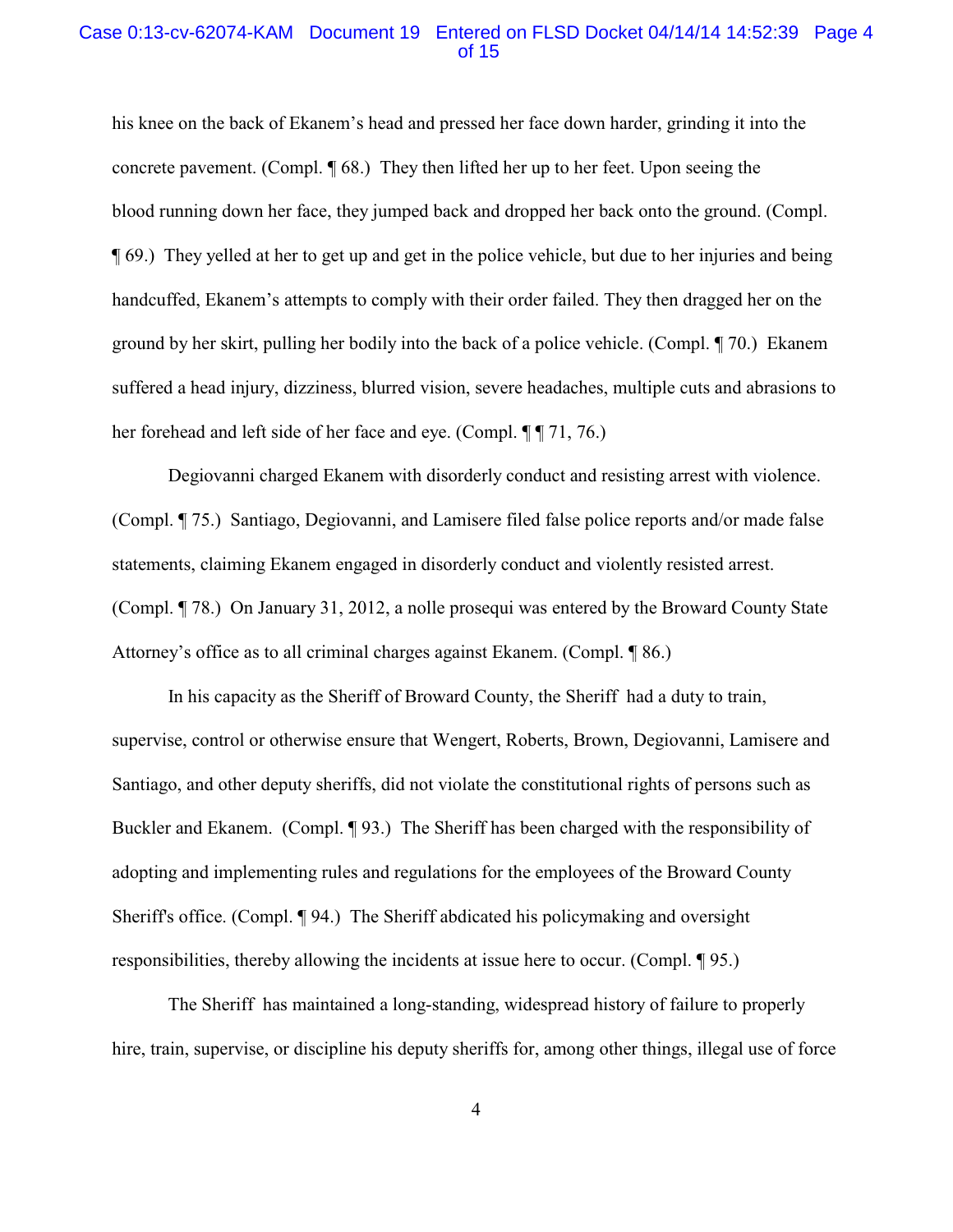# Case 0:13-cv-62074-KAM Document 19 Entered on FLSD Docket 04/14/14 14:52:39 Page 5 of 15

and/or unlawful detention or arrest, even though he had notice of this unlawful conduct by his employees. (Compl. ¶ 98.) The Sheriff has maintained a system of review of incidents of abuse of lawful authority, which has failed to identify the unlawful use of force or seizures by deputy sheriffs, or to subject deputy sheriffs who employed such acts to appropriate discipline, supervision, or retraining. As such, it has become the de facto policy and custom of the Sheriff to tolerate such acts by his deputy sheriffs. (Compl. ¶ 100.) There also existed a de facto policy by the Sheriff of covering up police misconduct by failing to properly investigate alleged misconduct, by conducting investigations that were intentionally deficient, by fabricating evidence to justify the misconduct or by covering up the misconduct by listing the problem investigations as "open," long after any actual investigation had ceased, thereby attempting to insulate the Broward County Sheriff's office, and its employees from scrutiny by the public. (Compl. ¶ 101.)

The Sheriff had notification that investigations of excessive force, abuse of lawful authority, and other complaints concerning the conduct of his deputy sheriffs had been destroyed or purged in order to cover-up the misconduct of his deputy sheriffs. (Compl. ¶ 103.) The Sheriff has maintained incomplete records with respect to use of force, unlawful seizures, complaints or other misconduct by his deputy sheriffs, thereby undermining his ability to properly supervise, control or discipline said subordinates, and to prevent the constitutional violations such as those suffered by Buckler and Ekanem. (Compl.  $\P$  104.) It is the unwritten policy of the Sheriff not to investigate use of force by his deputy sheriffs if there are criminal charges brought against the person subjected to the use of force. This unwritten policy has existed since at least the tenure of Sheriff Nick Navarro who was in office from 1985-1993. (Compl. ¶ ¶ 92, 106.)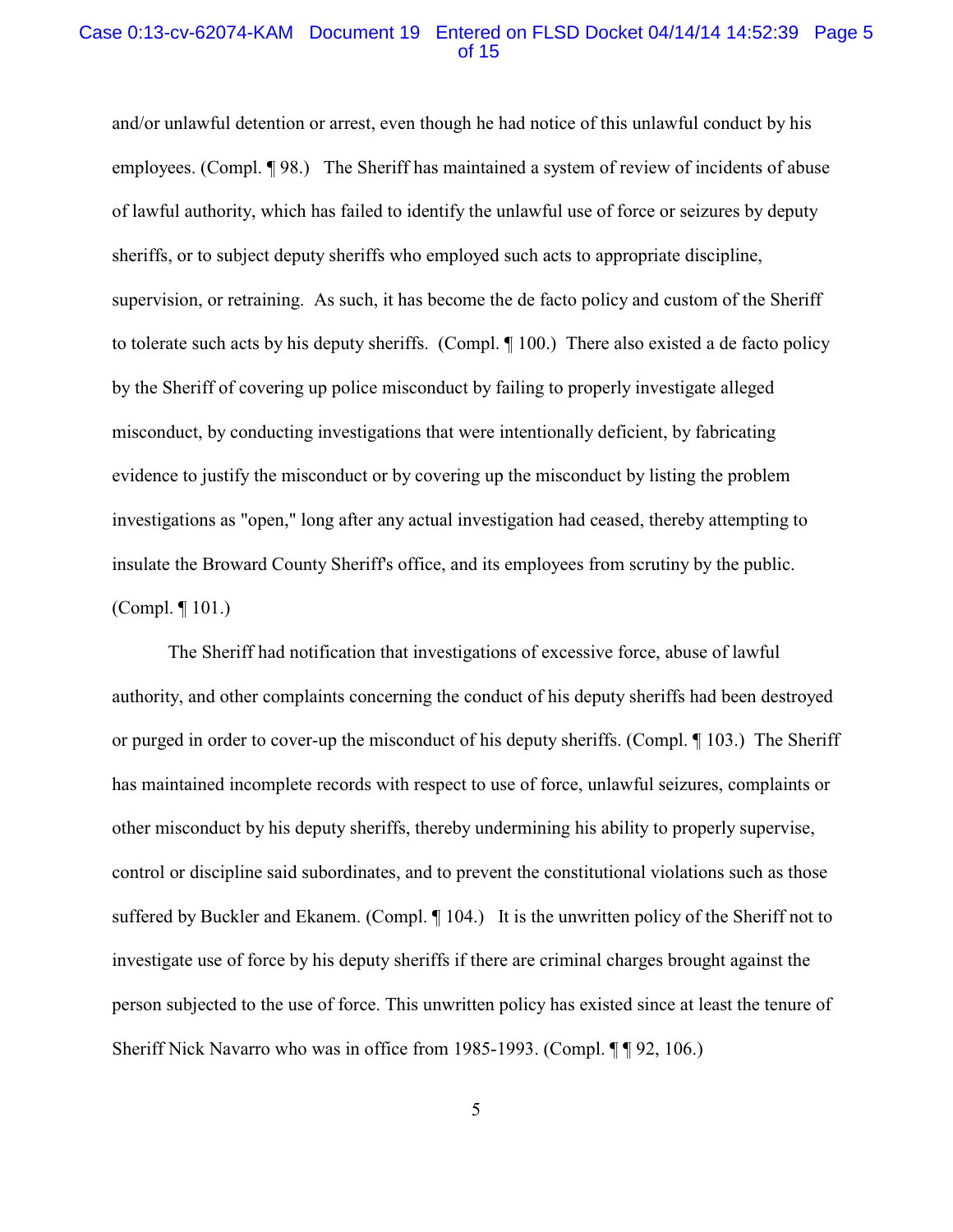# Case 0:13-cv-62074-KAM Document 19 Entered on FLSD Docket 04/14/14 14:52:39 Page 6 of 15

No investigation into the use of force by Wengert, Roberts, Santiago, Degiovanni or Lamisere has been done by the Sheriff. (Compl.  $\P$  108-09.) The Sheriff has been on notice of a pattern and/or practice of engaging in unlawful detention and seizures, false arrests and imprisonment, false prosecution and excessive use of force. (Compl. ¶ 110.)

Defendants seek dismissal of all claims against the deputy sheriff Defendants in their official capacities as redundant. In addition, Defendants contend they have not been put on fair notice as to the claims against each Defendant because there are multiple claims in a single count alleged against multiple Defendants. Defendants argue the negligence claim against the Sheriff should be dismissed because the Complaint fails to allege a duty owed by Sheriff to Plaintiffs which is not owed to the general public and, in any event, would be barred by sovereign immunity. With respect to the negligent hiring and negligent retention claims, Defendants claim the Complaint fails to allege facts that the Sheriff knew or should have known that the deputy sheriff Defendants were dangerous. Defendants also claim that the Complaint does not properly allege a custom or policy by the Sheriff. Finally, Defendants seek severance of all counts on behalf of Buckler from all counts on behalf of Ekanem.

#### II. Legal Standard

Rule 8(a)(2) of the Federal Rules of Civil Procedure requires "a short and plain statement of the claim showing that the pleader is entitled to relief." Fed. R. Civ. P. 8(a)(2). The Supreme Court has held that "[w]hile a complaint attacked by a Rule 12(b)(6) motion to dismiss does not need detailed factual allegations, a plaintiff's obligation to provide the 'grounds' of his 'entitlement to relief' requires more than labels and conclusions, and a formulaic recitation of the elements of a cause of action will not do. Factual allegations must be enough to raise a right to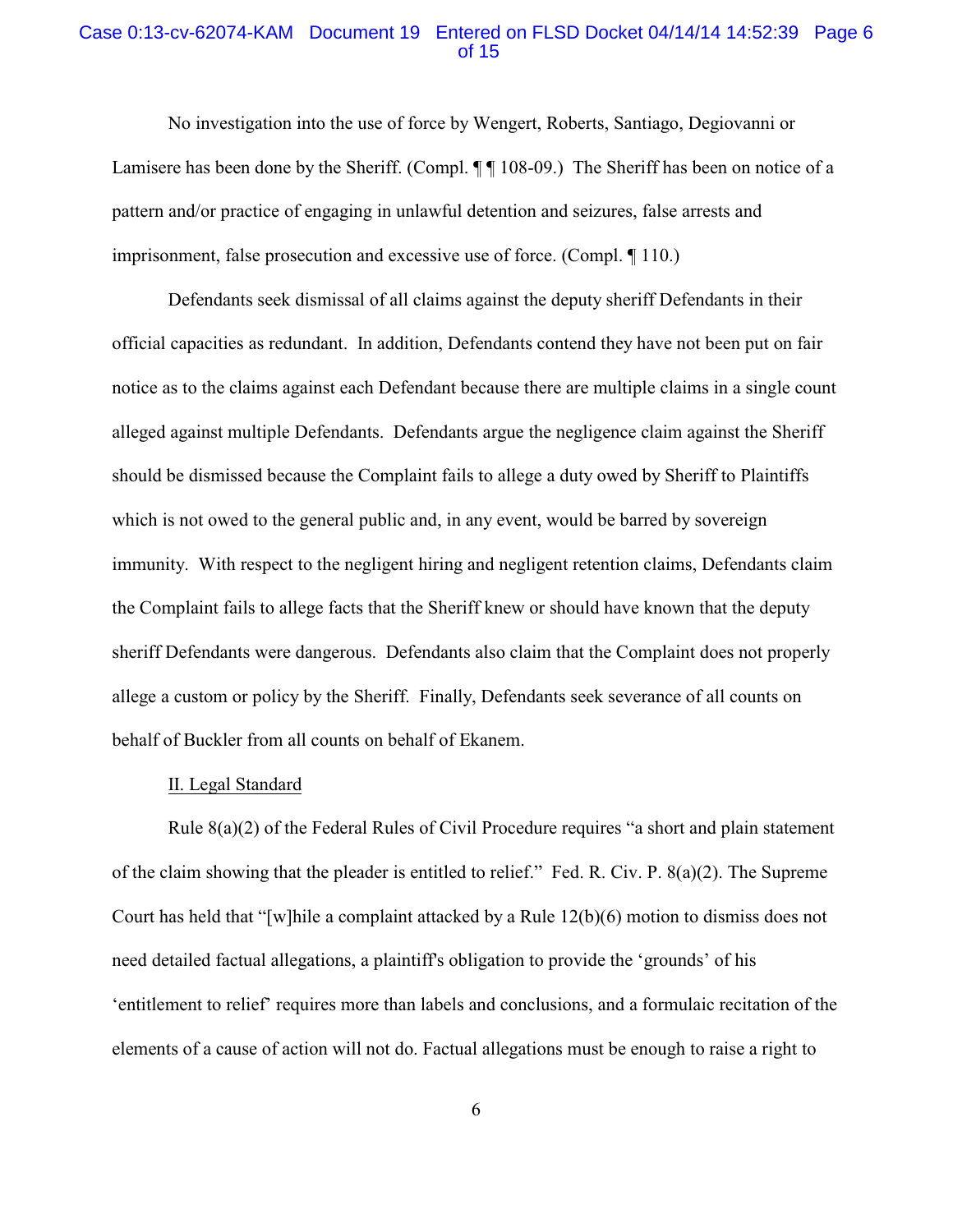# Case 0:13-cv-62074-KAM Document 19 Entered on FLSD Docket 04/14/14 14:52:39 Page 7 of 15

relief above the speculative level." Bell Atlantic Corp. v. Twombly, 550 U.S. 544, 555 (2007) (internal citations omitted).

"To survive a motion to dismiss, a complaint must contain sufficient factual matter, accepted as true, to state a claim to relief that is plausible on its face." Ashcroft v. Iqbal, 129 S. Ct. 1937, 1949 (2009) (quotations and citations omitted). "A claim has facial plausibility when the plaintiff pleads factual content that allows the court to draw the reasonable inference that the defendant is liable for the misconduct alleged." Id. Thus, "only a complaint that states a plausible claim for relief survives a motion to dismiss." Id. at 1950. When considering a motion to dismiss, the Court must accept all of the plaintiff's allegations as true in determining whether a plaintiff has stated a claim for which relief could be granted. Hishon v. King & Spalding, 467 U.S. 69, 73 (1984).

#### III. Discussion

The Court begins its discussion by rejecting Defendants' argument that the official capacity suits are redundant against the individual deputy sheriff Defendants. See Patterson v. Walden, No. 13–0109–WS–B, 2013 WL 3153761, at \* 3 (S.D. Ala. June 18, 2013) (official-capacity claims nominally raised against individual government officials are "routinely litigated to conclusion on the merits as the functional equivalent of a direct suit against the municipality itself."); <u>see also Ortega v</u>. Schramm, 922 F.2d 684 (11<sup>th</sup> Cir. 1991) (allowing suit in official capacity against both the sheriff and deputy sheriff); cf. Jordan v. Mosley, 487 F.3d 1350,1354 n.3 (11<sup>th</sup> Cir. 2007) (declining to decide whether a deputy sheriff sued in official capacity is entitled to the same Eleventh Amendment immunity as a sheriff). Thus, the Court finds this is not a basis to dismiss the official capacity suits against the individual sheriff deputy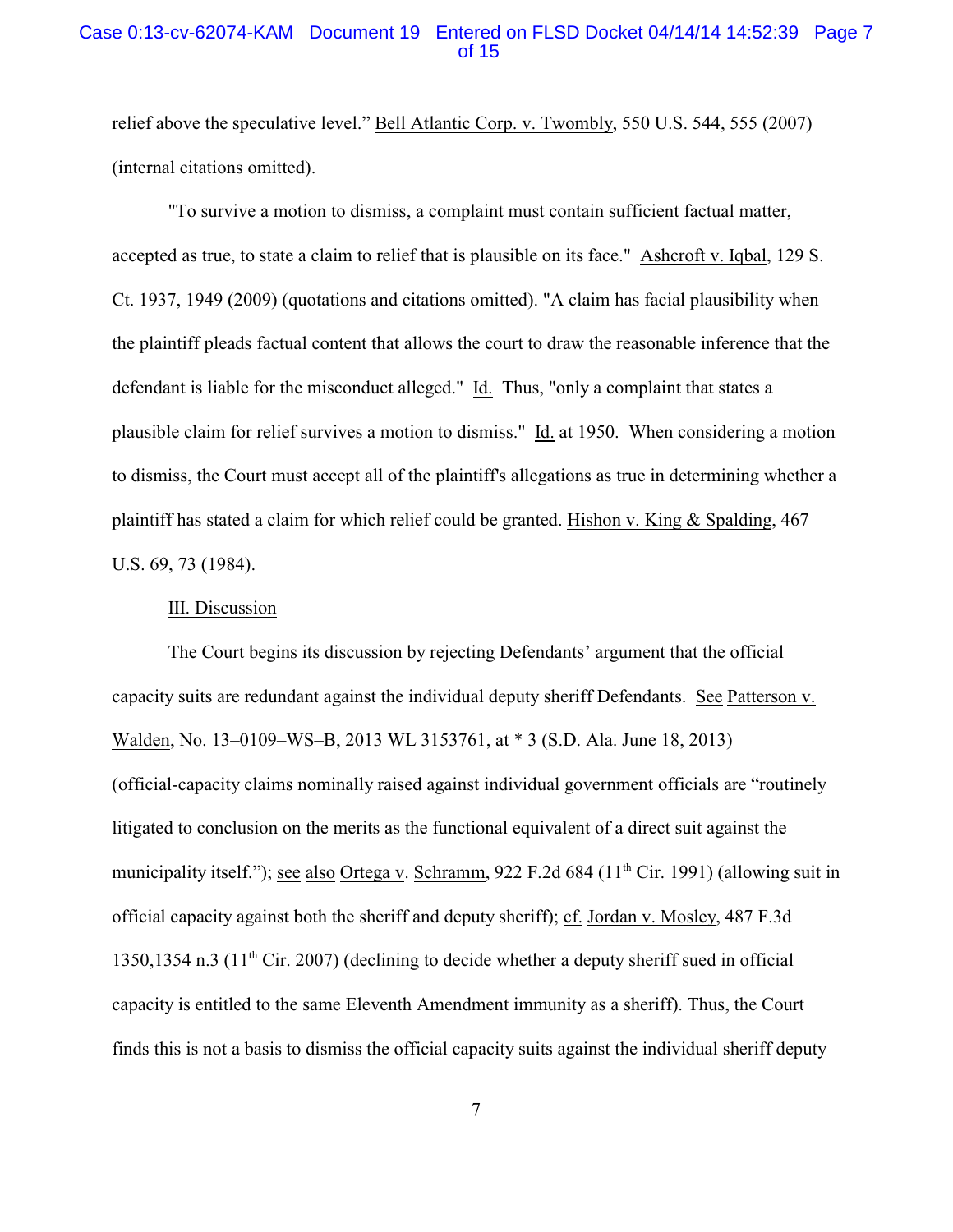# Case 0:13-cv-62074-KAM Document 19 Entered on FLSD Docket 04/14/14 14:52:39 Page 8 of 15

Defendants.

Next, the Court will address Defendants' argument that the Complaint is a shotgun pleading which does not clearly set forth which causes of action are being supported by which factual allegations and under which right and against which Defendant. "Shotgun" pleadings are pleadings in which it is "virtually impossible to know which allegations of fact are intended to support which claim(s) for relief." Anderson v. Dist. Bd. of Tr. of Cent. Florida Cmty. Coll., 77 F.3d 364, 366 (11th Cir.1996). The Court does not find this to be a shotgun pleading requiring dismissal. However, the Court agrees with some of Defendants' criticisms and will give Plaintiffs leave to amend to clarify the pleadings.

 For example, the Court agrees that paragraphs 58 and 59 (which pertain to Buckler) and paragraphs 89 and 90 (which pertain to Ekanem) should not be incorporated into counts one and two, which set forth a cause for assault and battery. Likewise, paragraphs 58 and 89 should not be incorporated into counts three and four which are constitutional claims. The Court also agrees with Defendants that, with respect to damages, paragraph 116 is inconsistent with paragraphs 114 and 115. Plaintiffs should remedy this inconsistency and identify for which constitutional claims they are seeking damages. Lastly, while count six is a Monell claim against the Sheriff, paragraph 157 alleges that the illegal acts were the "acts, omissions, policies or customs of said Defendant*s*." (emphasis added.) The Court agrees with Defendants that the Monell claim appears to be brought against the Sheriff only, and Plaintiff should amend this paragraph to reflect that count six is brought against the Sheriff alone.

With respect to the due process claims, Defendants are correct that because Plaintiffs were prosecuted in state court and the claims in the suit are against non-federal officials and a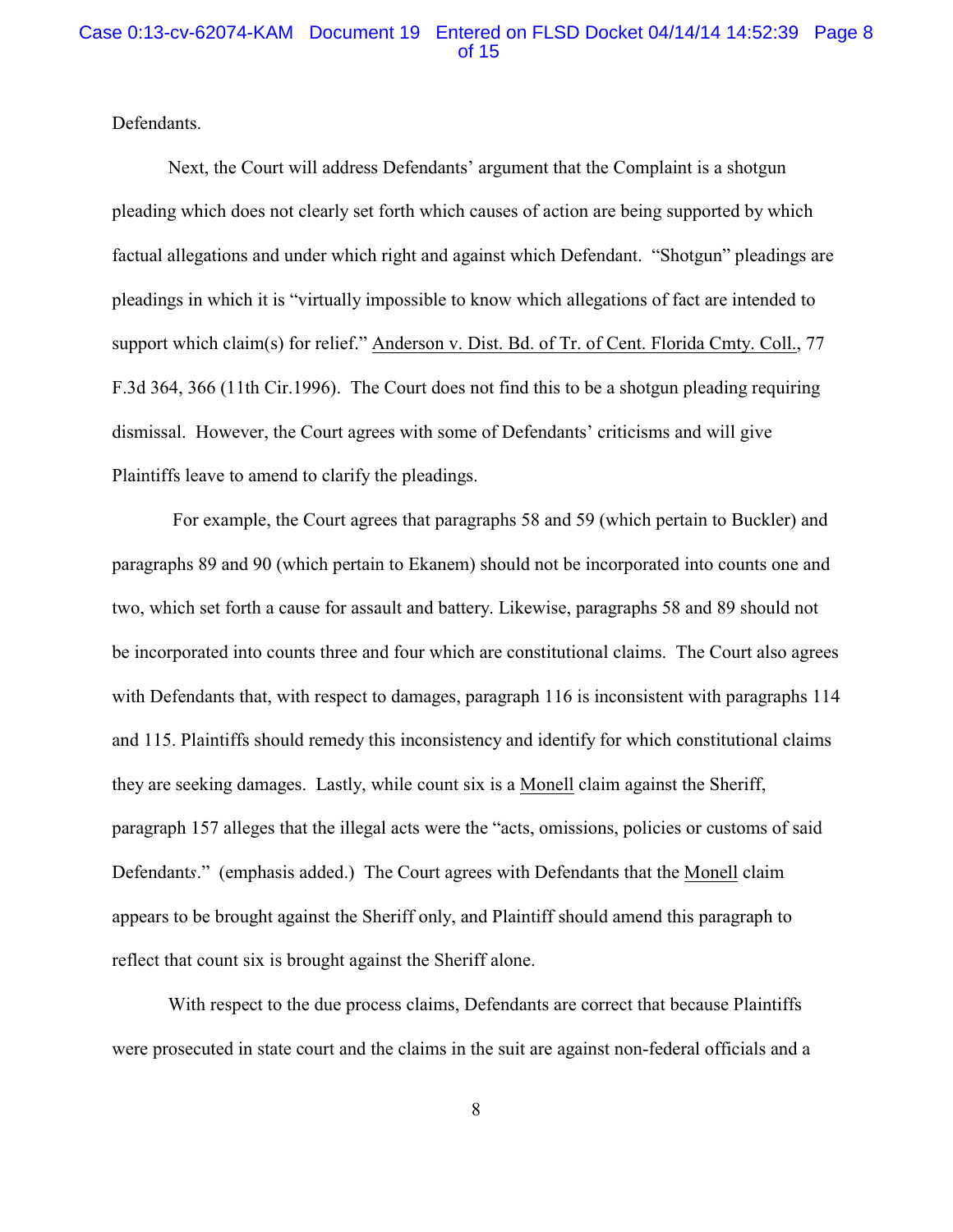# Case 0:13-cv-62074-KAM Document 19 Entered on FLSD Docket 04/14/14 14:52:39 Page 9 of 15

non-federal government entity, it is improper to invoke the due process clause of the Fifth Amendment. See Porter v. White, 483 F.3d 1294, 1297 n. 1 (11<sup>th</sup> Cir. 2007). Plaintiffs must instead bring their due process claims pursuant to the Fourteenth Amendment. Defendants also raise a concern that Plaintiffs improperly seek to bring a malicious prosecution action pursuant to the Sixth Amendment. (Mot. at 5.) While Plaintiffs do not address this directly, they appear to concede this point by stating that a malicious prosecution action is a violation of the Fourth Amendment. (Resp. at 13.) For this reason, to the extent the Complaint attempts to bring a malicious prosecution action pursuant to the Sixth Amendment, it is dismissed. See Wood v. Kesler, 323 F.3d 872, 881 ( $11<sup>th</sup>$  Cir. 2003) (malicious prosecution as a constitutional tort is a violation of the Fourth Amendment). Nor has Plaintiff provided a legal basis to bring a section 1983 claim pursuant to the Sixth Amendment for a "right to a fair trial" and any claim on this basis is dismissed. (Resp. at 14.) Hence, the section 1983 claims pursuant to the Fifth and Sixth Amendments are dismissed.

Next, the Sheriff has moved to dismiss Plaintiffs' claim for negligent hiring, supervision and retention asserting that the Complaint fails to allege any duty owed by the Sheriff to Plaintiffs. Defendants also assert there are no factual allegations to support the contention that the Sheriff knew or should have known that the deputy sheriff Defendants were dangerous prior to being hired or prior to the incidents alleged in the Complaint. In addition, the Sheriff contends Plaintiff's claim against him is barred by sovereign immunity.

To state a claim for negligent hiring, supervision or retention, a plaintiff must establish that the employer owed a legal duty to the plaintiff to exercise reasonable care in hiring and retaining safe and competent employees. Magill v. Bartlette Towing, Inc., 35 So.3d 1017, 1020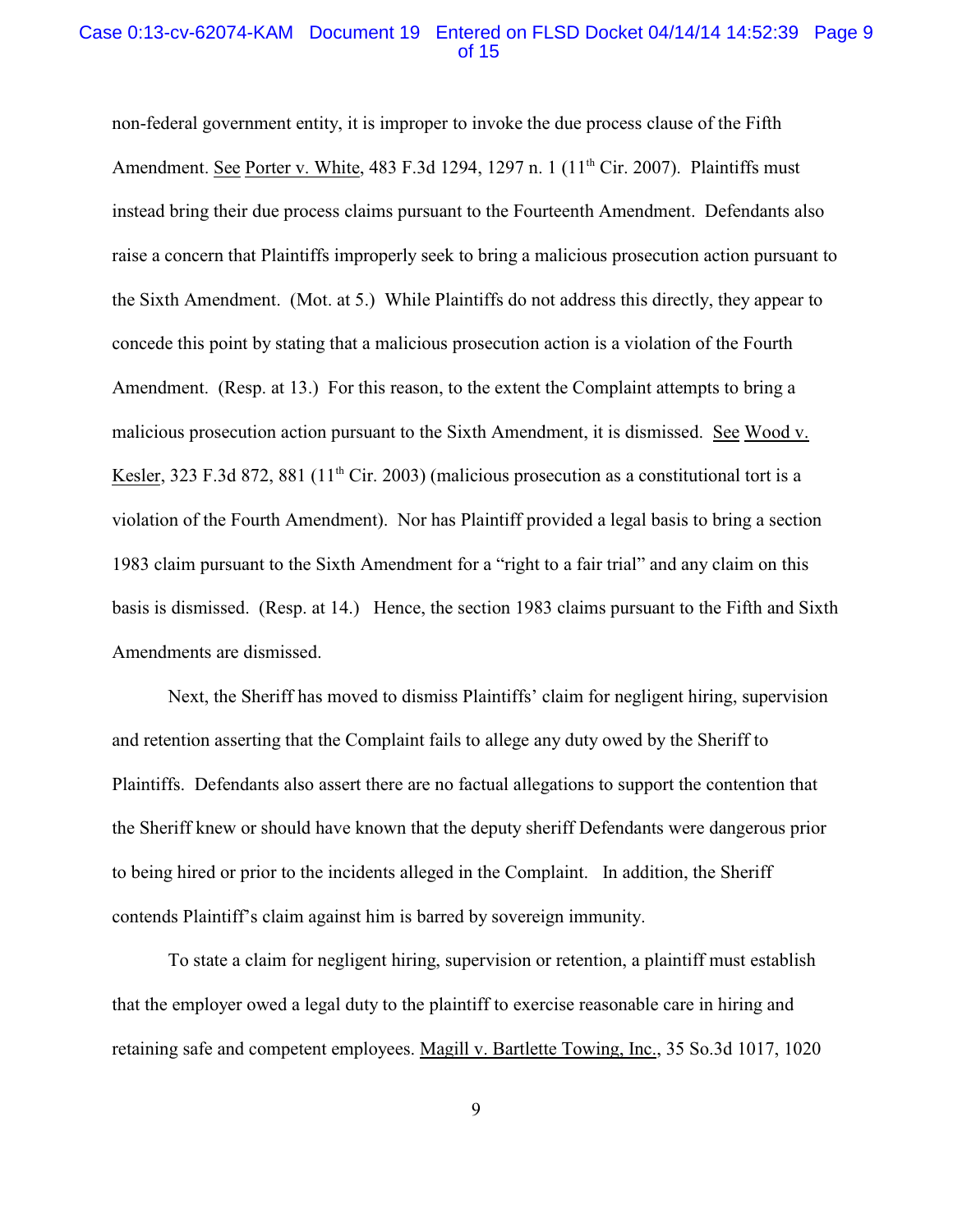## Case 0:13-cv-62074-KAM Document 19 Entered on FLSD Docket 04/14/14 14:52:39 Page 10 of 15

(Fla. Dist. Ct. App. 2010). For an employer to owe a plaintiff a duty, the plaintiff must be in the zone of risk that was reasonably foreseeable to the employer. Id. Accordingly, to state a claim, the plaintiff must "allege facts that would establish some relationship or nexus between the plaintiff and the tortfeasor's employment from which a legal duty would flow from the defendant-employer to that particular plaintiff." Id. at 1021.

Here, the Complaint alleges that the Sheriff owed Plaintiffs a duty and Plaintiffs were within the "zone of risk" created by the Sheriff's negligent hiring, retention and supervision policies. (Compl. ¶ ¶ 138, 141.) The Court agrees with Defendants that, when bringing this claim against law enforcement, it is necessary for Plaintiffs to allege a duty owed to them, and not the general public. (Mot. at 7.) However, as the person responsible for hiring, retaining and supervising deputy sheriffs, the Sheriff had a duty to prevent an employee from assaulting a person placed under arrest. See Vaden v. Campbell, No. 4:09cv12–RH/WCS, 2009 WL 1919474, at \* 3 (N.D. Fla. July 2, 2009); see also Farabee v. Rider, 995 F. Supp. 1398, 1403-04 (M.D. Fla. 1998) (the sheriff owes duty to an arrestee taken into custody by deputies to lessen risk of harm created by the sheriff's failure to properly train or supervise deputies); cf. Walker v. Palecek, No. 3:05-CV-760-J, 2006 WL 335803, at \* 3 (under Florida law, sheriffs are vicariously liable for the negligent acts of their deputies). Thus, given that Plaintiffs allege they were placed under arrest and then assaulted, the Court rejects Defendants' argument that the Complaint does not properly allege a duty.

 Next, the Complaint alleges it was "foreseeable" that the deputy sheriff Defendants would use their positions as law enforcement officers to injure third parties. (Id. at  $\P\P$  140.) With respect to retention and supervision, the Complaint alleges that the Sheriff failed to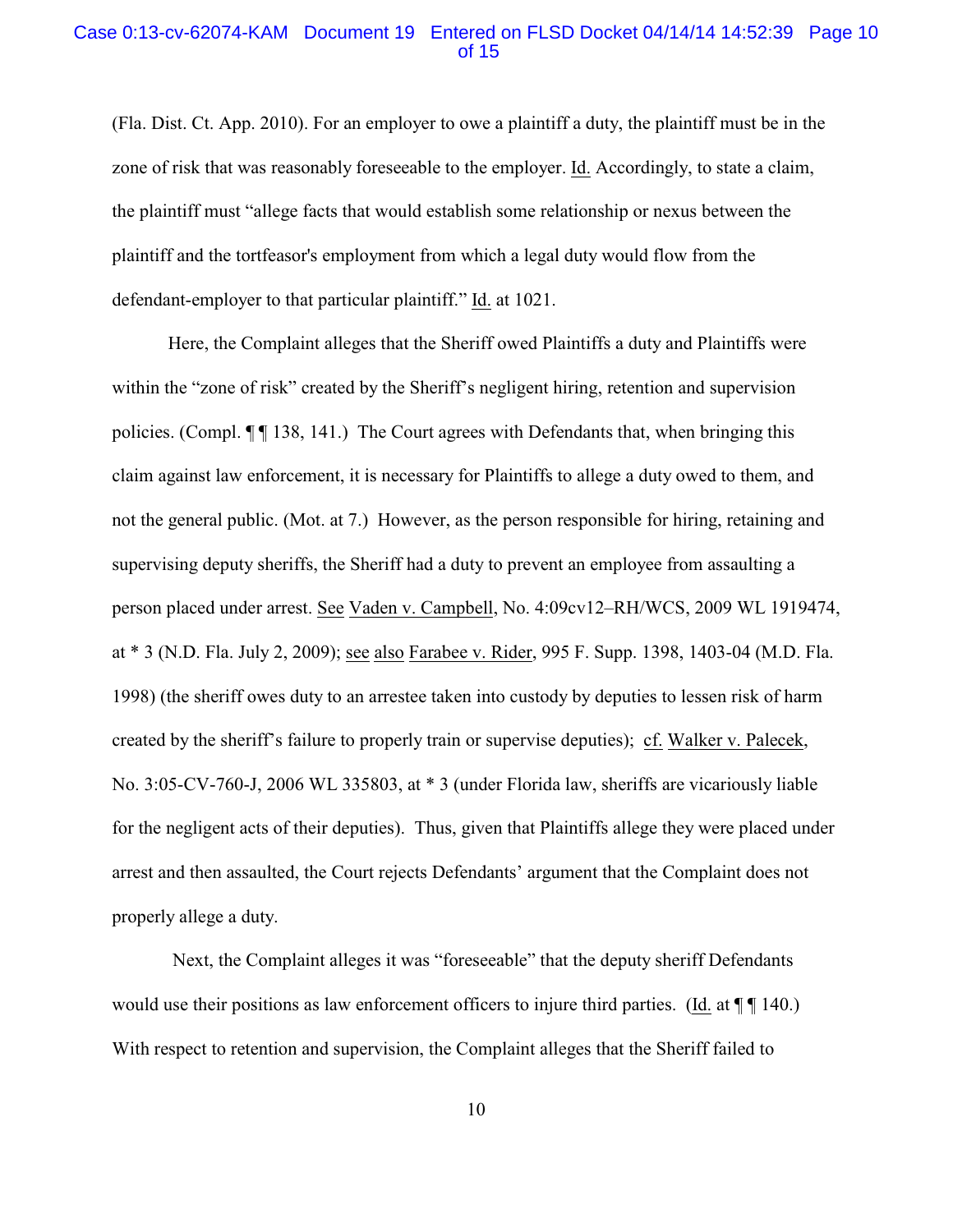# Case 0:13-cv-62074-KAM Document 19 Entered on FLSD Docket 04/14/14 14:52:39 Page 11 of 15

discipline or retrain deputy sheriffs that used illegal force. (Id. at  $\P\P\P 99-101$ , 103-107.)<sup>1</sup> As a result of the Sheriff's actions with respect to hiring, retention and supervision of the deputy sheriff Defendants, Plaintiffs suffered injuries. (Id. at ¶ 142.) Thus, the Complaint states a claim for negligent retention and supervision. See Storm v. Town of Ponce Inlet, 866 So.2d 713, 717 (Fla. Dist. Ct. App. 2004) ("[N]egligent retention or supervision of police officers or deputies is a viable tort which could be brought against the state or a municipality in a proper case.").

Because the Complaint has properly alleged a duty to Plaintiffs, the Court must now consider whether sovereign immunity applies. See Storm, 866 So. 2d at 717 (explaining the two step analysis for a tort claim against a government body). The Eleventh Circuit explained Florida sovereign immunity law in Cook ex rel. Estate of Tessier v. Sheriff of Monroe County, Fla., 402 F.3d 1092, 1117-18 ( $11<sup>th</sup>$  Cir. 2005):

[U]nder Florida law, "a governmental agency is immune from tort liability based upon actions that involve its 'discretionary' functions." Lewis v. City of St. Petersburg, 260 F.3d 1260, 1266 (11th Cir. 2001) citing Dep't of Health & Rehabilitative Servs. v. Yamuni, 529 So. 2d 258, 260 (Fla.1988). As the Supreme Court of Florida has explained recently, "if a duty of care is owed, it must then be determined whether sovereign immunity bars an action for an alleged breach of that duty. In making this assessment, it is necessary to ascertain the character of the allegedly negligent governmental act or omission. As this Court has determined, basic judgmental or discretionary governmental functions are immune from legal action, whereas operational acts are not protected by sovereign immunity." Pollock v. Fla. Dep't of Highway Patrol, 882 So.2d 928, 933 (Fla. 2004) (citation omitted).

A discretionary function, under Florida law, is one in which "the governmental act in question involved an exercise of executive or legislative power such that, for the court to intervene by way of tort law, it inappropriately would entangle itself in fundamental

 $<sup>1</sup>$  Based on these allegations in the Complaint, there are adequate allegations to show the</sup> Sheriff should have known that the deputy sheriffs were dangerous, thereby supporting a cause of action for negligent failure to supervise or retain. Defendants are correct that the Complaint does not provide factual allegations to support a negligent hiring claim. Plaintiffs are granted leave to amend the Complaint to provide allegations to support negligent hiring.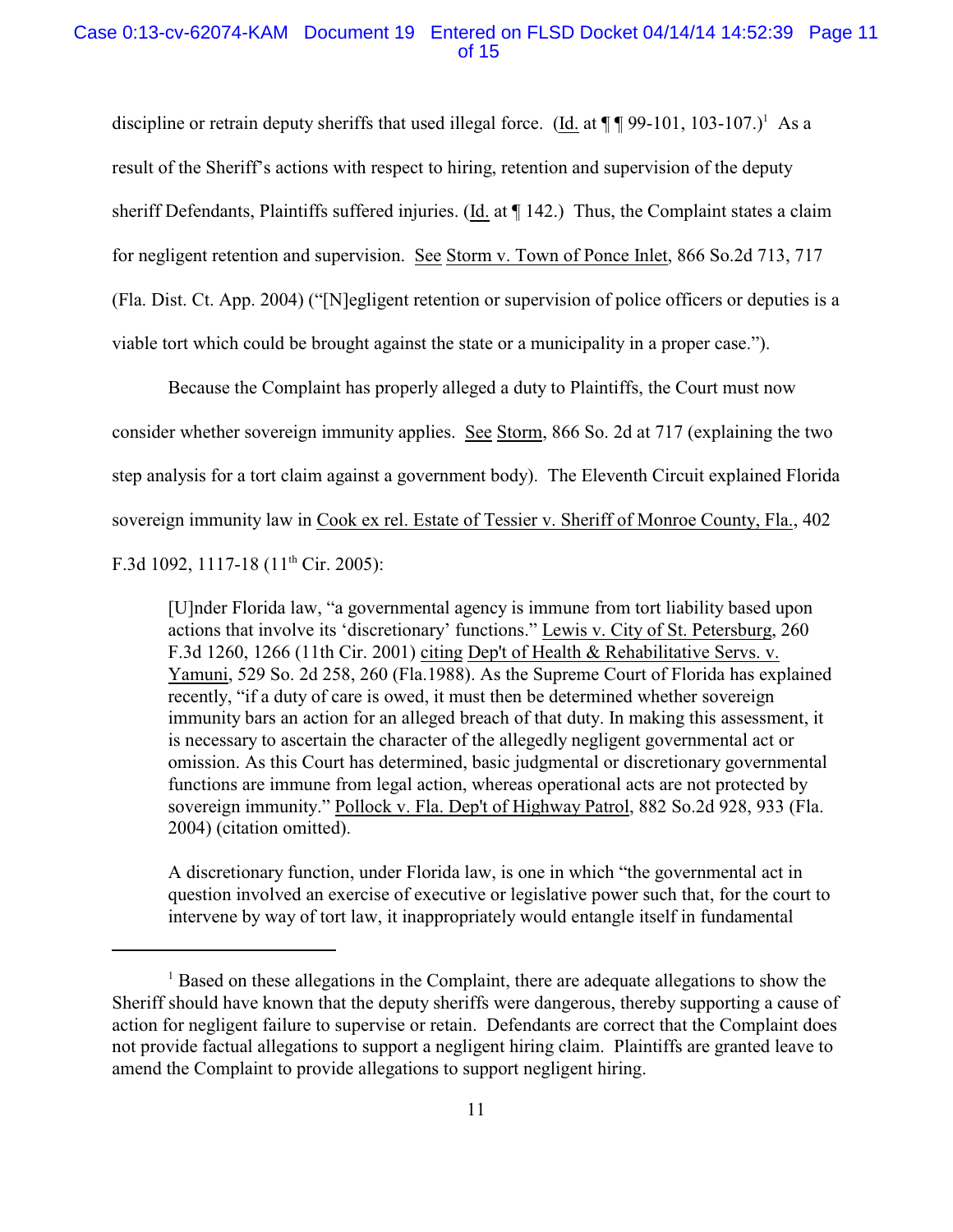#### Case 0:13-cv-62074-KAM Document 19 Entered on FLSD Docket 04/14/14 14:52:39 Page 12 of 15

questions of policy and planning." Henderson v. Bowden, 737 So.2d 532, 538 (Fla.1999) (citation and internal quotation marks omitted). "An 'operational' function, on the other hand, is one not necessary to or inherent in policy or planning, that merely reflects a secondary decision as to how those policies or plans will be implemented." Id. (citation and internal quotation marks omitted). Florida's discretionary function exception to its general waiver of sovereign immunity "is grounded in the doctrine of separation of powers," and "it would be an improper infringement of separation of powers for the judiciary, by way of tort law, to intervene in fundamental decisionmaking of the executive and legislative branches of government, including the agencies and municipal corporations they have created." Kaisner v. Kolb, 543 So.2d 732, 736-37 (Fla.1989).

Cook, at 1117-18.

Based on this discussion, the Court in Cook determined that the plaintiff's challenged actions, which concerned the sheriff's decisions regarding the training of its officers and the subject matter to include in the training, were discretionary governmental functions immune from legal actions. Id. at 1118. On the other hand, the Eleventh Circuit has found that when a plaintiff challenges the implementation of a training program as opposed to the content of the program, sovereign immunity does not apply to that operational act. See Mercado v. City of Orlando, 407 F.3d 1152, 1162 (11<sup>th</sup> Cir. 2005); Lewis v. City of St. Petersburg, 260 F.3d 1260, 1266 (11<sup>th</sup> Cir. 2001).

The Court finds that there are allegations in the Complaint that ultimately may be determined to be operational functions. At the same time, some of the allegations may fall into the category of discretionary functions. At this early stage of the proceedings, the Court cannot determine, as a matter of law, whether the practices challenged fall under discretionary or operational functions. Therefore, the Court will allow the claim to proceed and Defendants may renew this argument when the record is more fully developed on a motion for summary judgment.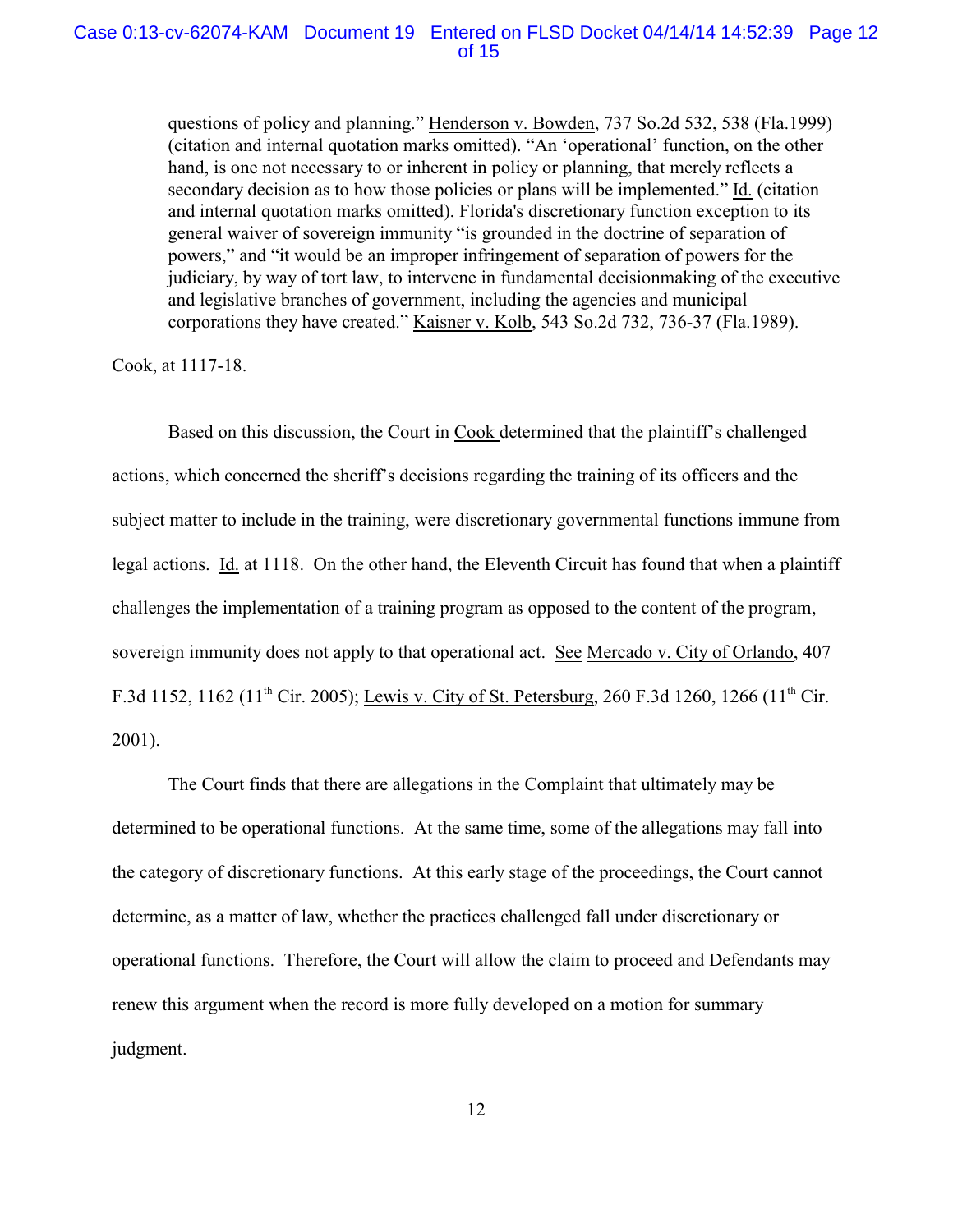# Case 0:13-cv-62074-KAM Document 19 Entered on FLSD Docket 04/14/14 14:52:39 Page 13 of 15

Defendants also seek the dismissal of the Monell claim brought under count  $\text{six}$ . "The Supreme Court has placed strict limitations on municipal liability under § 1983." Grech v. Clayton Cnty*.*, 335 F.3d 1326, 1329 (11th Cir. 2003) (citing City of Canton v. Harris, 489 U.S. 378, 385 (1989) and Monell v. Dep't of Soc. Servs., 436 U.S. 658, 694 (1978)). A county's liability under Section 1983 "may not be based on the doctrine of respondeat superior." Id. A local government is "liable under Section 1983 only for acts for which the local government is actually responsible." Marsh v. Butler Cnty., 268 F.3d 1014, 1027 (11th Cir. 2001). "Indeed, a county is liable only when the county's 'official policy' causes a constitutional violation." Grech, 335 F.3d at 1329. Thus, Plaintiff must "'identify a municipal 'policy' or 'custom' that causes [its] injury.'" Id. (quoting Gold v. City of Miami, 151 F.3d 1346, 1350 (11th Cir. 1998)).

A § 1983 plaintiff "has two methods by which to establish a county's policy: identify either (1) an officially promulgated county policy or (2) an unofficial custom or practice of the county shown through the repeated acts of a final policymaker for the county." Id. "Because a county rarely will have an officially-adopted policy of permitting a particular constitutional violation, most plaintiffs . . . must show that the county has a custom or practice of permitting it and that the county's custom or practice is 'the moving force [behind] the constitutional violation.'" Id. at 1330 (quoting City of Canton, 489 U.S. at 389).

To establish "§ 1983 liability against a municipality based on custom, a plaintiff must establish a widespread practice that, 'although not authorized by written law or express municipal policy, is so permanent and well settled as to constitute a custom or usage with the

<sup>&</sup>lt;sup>2</sup> Defendants also reassert their argument that the constitutional violations pursuant to the Fifth and Sixth Amendments should be dismissed. Because this argument was addressed previously, it is not necessary to discuss it again.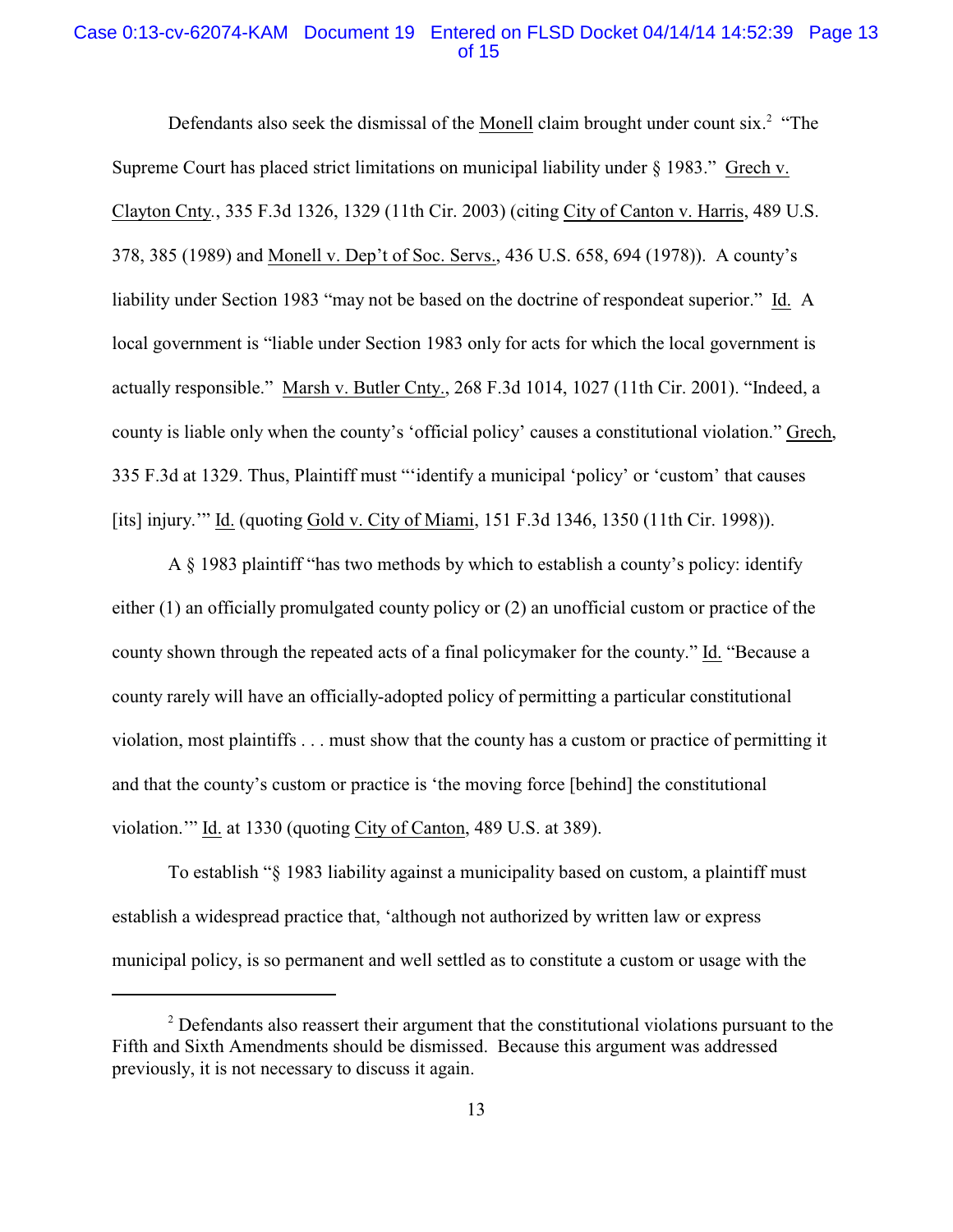# Case 0:13-cv-62074-KAM Document 19 Entered on FLSD Docket 04/14/14 14:52:39 Page 14 of 15

force of law.'" Brown v. City of Fort Lauderdale, 923 F.2d 1474, 1481 (11th Cir. 1991) (quoting City of St. Louis v. Praprotnik, 485 U.S. 112, 127 (1988)); see also Wayne v. Jarvis, 197 F.3d 1098, 1105 (11th Cir. 1999) ("To establish a policy or custom, it is generally necessary to show a persistent and widespread practice.").

Defendants contend that the Complaint fails to provide specific allegations as to what should have been known by the Sheriff about any of the named sheriff deputy Defendants, any specific customs or policies of the Sheriff which led to the alleged actions of Defendants or the Sheriff's notice of the policy or custom at issue. The Court disagrees. With respect to the issue of the Sheriff's notice, the Court notes that the Sheriff is being sued in his official capacity only. Even if the Sheriff did not personally participate in the alleged unconstitutional act, if there is a causal connection between the actions of the supervising official and the alleged constitutional deprivation, supervisory liability under section 1983 occurs. Cottone v. Jenne, 326 F.3d 1352, 1360 (11<sup>th</sup> Cir. 2003). "[T]he causal connection may be established when a supervisor's custom or policy results in deliberate indifference to constitutional rights or when facts support an inference that the supervisor directed the subordinates to act unlawfully or knew that the subordinates would act unlawfully and failed to stop them from doing so." Id. (internal quotation marks omitted).

After a careful review of the Complaint, the Court finds that a Monell claim is properly alleged. The Complaint alleges specific customs and policies of the Sheriff that allegedly led to the actions of the deputy sheriff Defendants. (Compl. ¶ ¶ 100-01, 103-06.) The Complaint also alleges the Sheriff was aware of several named individuals injured at the hands of other deputy sheriffs. (Compl. ¶ 110; see also Compl. ¶ 98, 103.) At the pleading stage, these allegations are